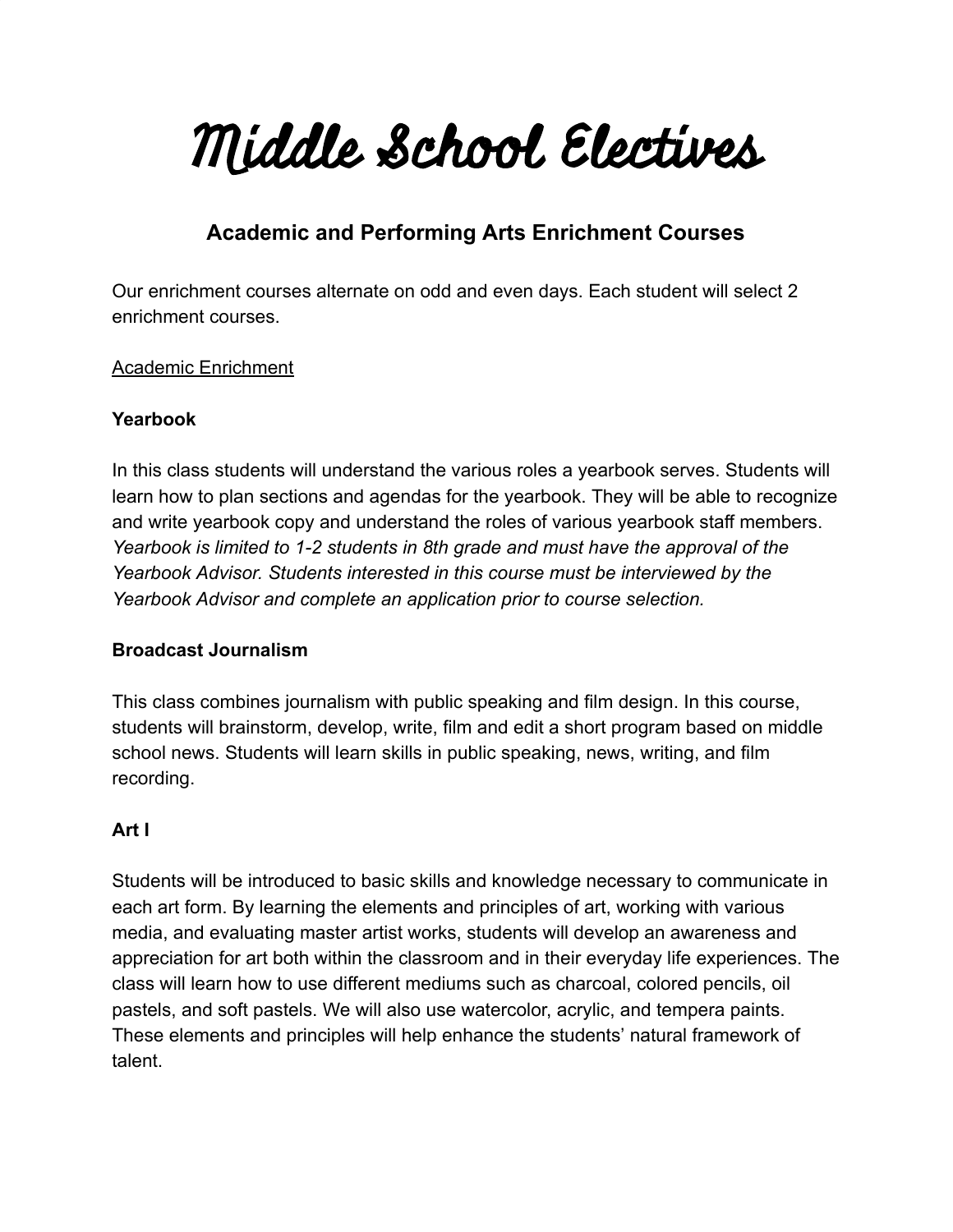#### **Art II**

This class is designed to develop concepts necessary for understanding and producing art to demonstrate knowledge and appreciation of art in the present, and to develop an awareness of art as an avocation and profession. Art I is not a prerequisite. *This class is limited to 7th and 8th graders.* 

#### **Forensics**

This class uses a scientific approach to the investigation of crimes and the psychology of criminal behavior. Students will learn terminology and investigative procedures related to crime scene, questioning, interviewing, criminal behavior characteristics, truth detection, and scientific procedures used to solve crimes. Using scientific methods, students will collect and analyze evidence through case studies and simulated crime scenes such as fingerprints, DNA, blood, fibers, hair, impressions, toxicology, ballistics, handwriting, and bones. Students will work in teams to solve crimes using scientific knowledge and reasoning. *This class is limited to 7th and 8th grade students.* 

#### **Engineering I**

This project-based course is designed to challenge and engage the natural curiosity and imagination of middle school students. Students will explore robotics, communication and engineering. They will learn how to construct a glider and build and test a scale model of a structure. In group and individual activities, students experience ways in which a technological knowledge of the design and material processes contribute to effective solutions to problems. Brainstorming, modeling, visualizing, constructing, testing and refining designs provides first-hand opportunities to understand the uses and impact of innovation. The knowledge and skills that students gain from Engineering I create a strong foundation for future STEM learning.

# **Engineering II**

This project-based course is designed to challenge and engage the natural curiosity and imagination of middle school students. Students will explore robotics, communication and engineering. They will learn how to construct a prosthetic arm and build and test a scale model of a dragster. In group and individual activities, students experience ways in which a technological knowledge of the design and material processes contribute to effective solutions to problems. Brainstorming, modeling, visualizing, constructing, testing and refining designs provides first-hand opportunities to understand the uses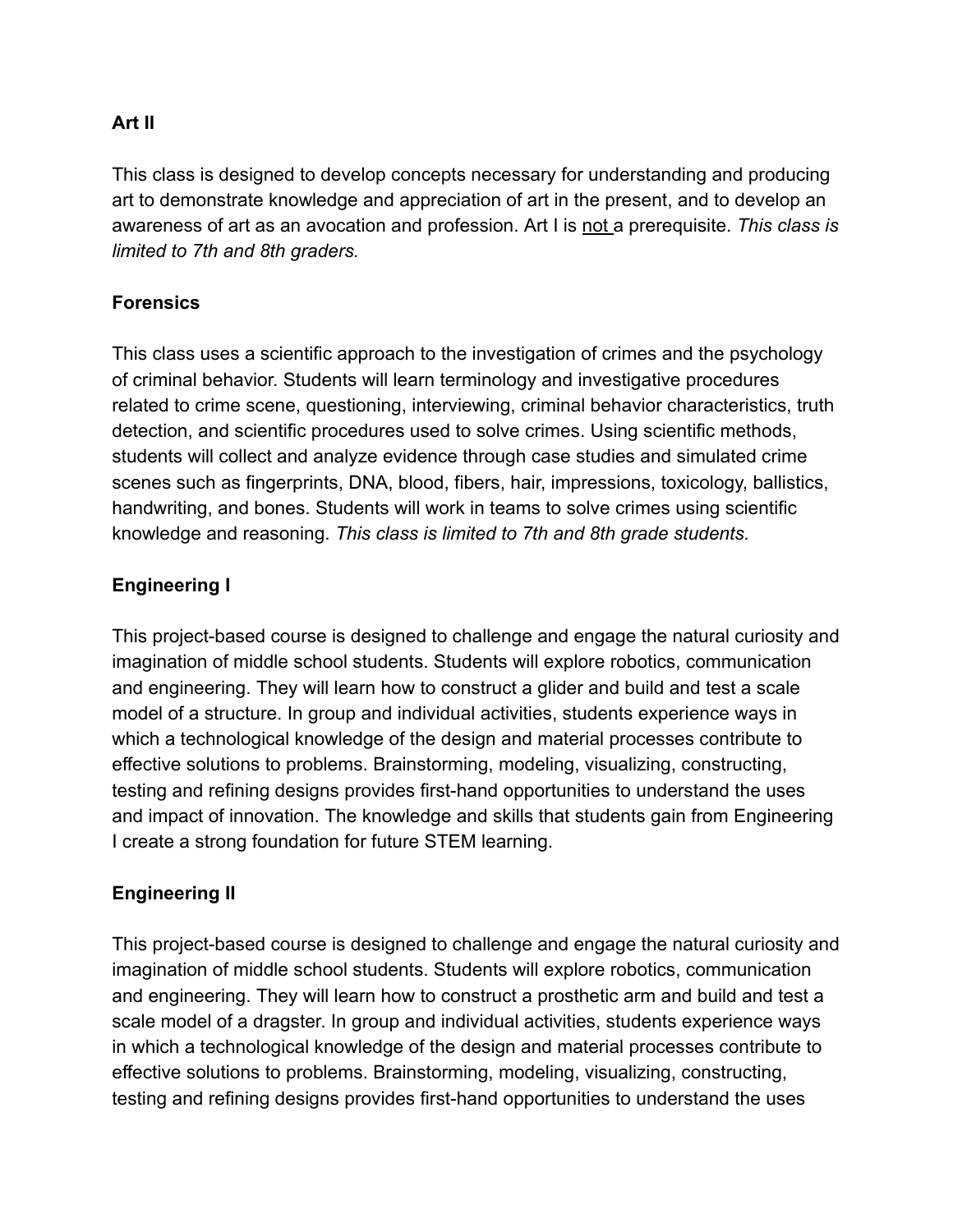and impact of innovation. The knowledge and skills that students gain from Engineering I create a strong foundation for future STEM learning. Engineering I is not a prerequisite.

#### **Robotics**

This course is limited to students in the seventh or eighth grade. Robotics is a hands-on-class where the students use LEGO MINDSTORMs Education EV3 kits to build and program robots. The robot projects range from simple robots doing turns to complex, sensor-driven projects. The students will complete construction, hold experiments, and program using LEGO block coding. This is a fun, energetic class where students learn and use their creativity in a project-oriented environment.

#### **Study Hall**

Students are given an opportunity to complete their homework. In addition, study skills are taught during this time.

#### **Math Resource Lab**

This class will provide students with a math tutor. Lower student-teacher ratio is maintained in order to ensure adequate help is provided.

#### **English Resource Lab**

This class will provide students with an English tutor. Lower student-teacher ratio is maintained in order to ensure adequate help is provided.

#### Performing Arts Enrichments

#### **Chorus**

Basic music-reading skills will be reinforced, with emphasis on the ability to hear harmonies and sing three-part music. The student will become acquainted with and be able to recognize different styles of music, such as a cappella, spirituals, humans, and classical. Proper vocal health and usage will be demonstrated. They will participate in Christmas and spring concerts as well as the State Fine Arts Festival and school chapels.